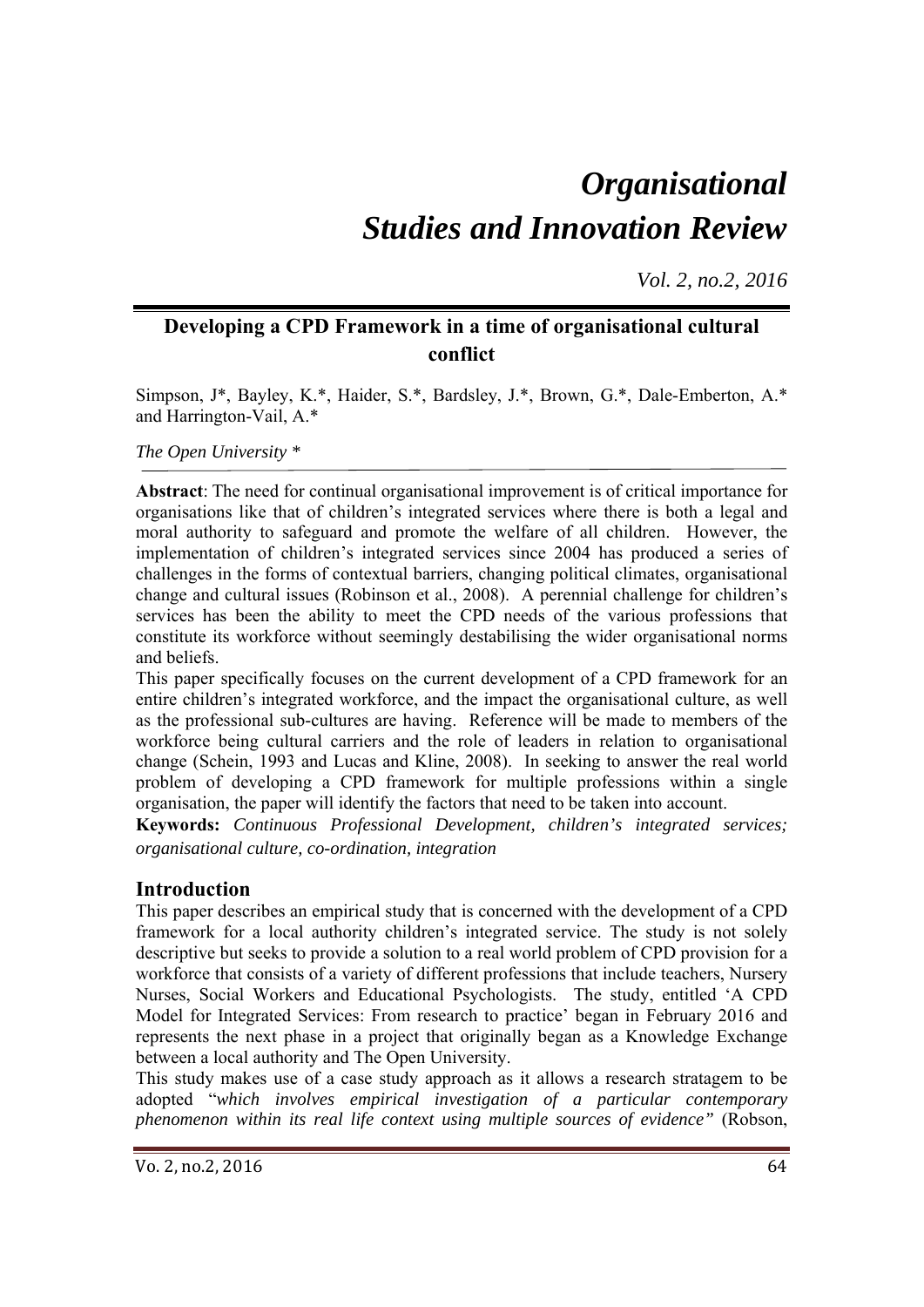1993). This stratagem also affords for a prism effect that illuminates different aspects of the phenomenon (Vallis et al., 2000). The notion of a prism effect stems from the fact that analysis can be undertaken on numerous levels and allows for the portrayal of the phenomena at an inter-related level (Drake, et al., 1998; Eisenhardt, 1989; Luck et al., 2005 and Stake, 1995).

The aim of the study is to develop a CPD framework that will enable the local authority to effectively and coherently manage the competing priorities of registration and ongoing CPD for their workforce. The theoretical perspective of the study is addressed in the research question which is, what model of CPD can provide the local authority with a framework to support and develop its workforce?

### **Children's integrated services**

The emergence of children's integrated services began as a result of a deliberate policy decision by New Labour to redesign the welfare state, reduce social exclusion and develop a wealth creating economy (Frost and Parton, 2009). Further impetus for integration came with the enquiry into the death of Victoria Climbie. The enquiry by Lord Laming highlighted significant failings on the part of key statutory agencies like the Police, health and children's social care to communicate and work together, resulting in the Green Paper, "Every Child Matters" (Chief Secretary to the Treasury, 2003). Specifically, the Green Paper heralded a refashioning of children's services by clearly indicating that statutory and voluntary sector agencies had a necessary and important legal duty to prevent the emergence of specific risk factors for children. The Green Paper also brought into sharp focus the need for early intervention into childhood thereby reducing the negative effectives of social exclusion (Frost and Parton, 2009).

As part of solidifying and reinforcing the reform New Labour introduced The Children Act 2004 where the emphasis of the legislation was on promoting and extending partnerships and joint working, as well as improving accountability between a range of key statutory agencies that included health, social care, education and criminal justice (Frost and Parton, 2009). Importantly, this major reform signalled New Labour's intention to improve the outcomes for *all* children through the delivery of integrated frontline services that would work. This approach promised the end of multiple assessments, long waiting times and limited access to specialist services (Miller and McNicholl, 2003).

Local authorities across England adopted various organisational structures and arrangements that reflected their local context which resulted in mergers between statutory agencies or joint commissioning board that had oversight of pooled budgets (Miller and McNicholl, 2003). Other measures introduced at the time to promote integrated working was the Integrated Children's System billed as a conceptual framework and practice tool to improve the outcomes of children in need and their families via common assessment, planning and review. Another measure was the Common Assessment Framework a tool that enabled all members of the children's workforce to take responsibility for assessing a child identified as having additional needs, and then acting as the Lead Professional in order to agree and co-ordinate the intervention from various agencies.

Despite all the promises of improved working, the formation and functioning of children's integrated services, according to the literature, have been characterised by four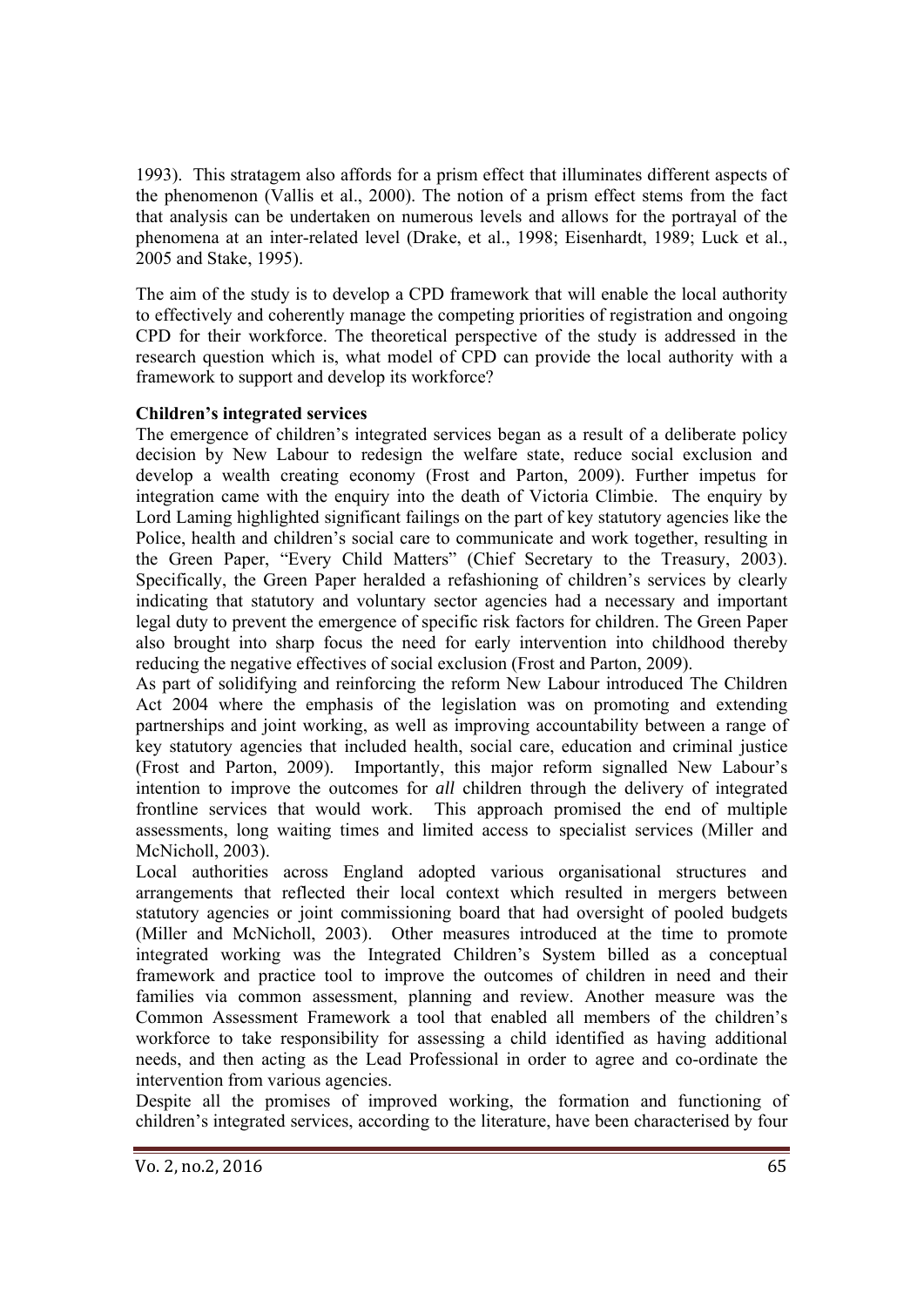broad problems namely organisational, cultural, professional and contextual (Allnock et al., 2006 and Robinson, et al., 2008). The organisational problems have taken the form of an inability to work to the same strategic objectives because of the pull and push of national and local policy drivers. Other organisational problems include resource availability, budgetary allocations and a lack of strong leadership on the part of senior managers (Robinson et al., 2008). Contextual problems often take the form of ongoing re-organisations, short-term policy developments and financial insecurity (Allnock et al., 2006 and Robinson, et al., 2008). The issues in relation to professionals working on the front line have been documented as differences of opinion in relation to information sharing, varying interpretations of confidentiality and differing explanatory frameworks. For example, Frost and Robinson (2007) when looking at the complexity of multidisciplinary teams highlighted that social work professionals drew on a causative model, whilst health professionals would draw on a medical model that proofed to be challenging when seeking to agree interventions for children and their families. (Leadbetter, et al., 2007 and Frost and Robinson et al., 2007). In terms of cultural difficulties these are illustrated by professional stereotyping, differing levels of qualification and experience, as well as values which have led to a divergence opinions, as well as a lack of trust and respect. The four broad problems outlined have undoubtedly impacted upon those in receipt of services. Robinson et al. (2008) point out that the promised improved outcomes for children and their families has been negligible given the debilitating effects of the organisational, workforce, contextual and cultural problems.

#### **Early findings from the study**

A stated previously the mixed methods approach adopted is inclusive of semi-structured interviews with service managers and members of the senior management team, as well as a review of documentation from the organisation. The interviews that have taken place thus far have been digitally recorded and analysed. The research team will use this analysis to inform other elements of study including a survey that is to be sent to the workforce, and also service users and carers' focus groups. As the study is in its early stages it will not be possible to provide details of the key findings or particulars regarding the CPD framework. However, we are in a position to share details about emerging themes.

#### **Themes arising**

#### *An 'us and them' culture*

Scholars have presented a number of definitions for organisational culture that have ranged from *'the way we do things around here'* (Lundy and Cowling, 1996) to a combination of language, beliefs, myths, behaviours and norms (Schein, 1993). Panagiotis et al. (2014 p.416) have stated that, *organisational culture plays an important role in the general functioning of an organisation.'* Robinson et al. (2008) identify that a cultural problem specific to children's integrated services is the dominance of one agency above all the others which results in dissatisfaction on the part of other agencies. The research team has identified that this is a theme that is commented upon by a number of respondents: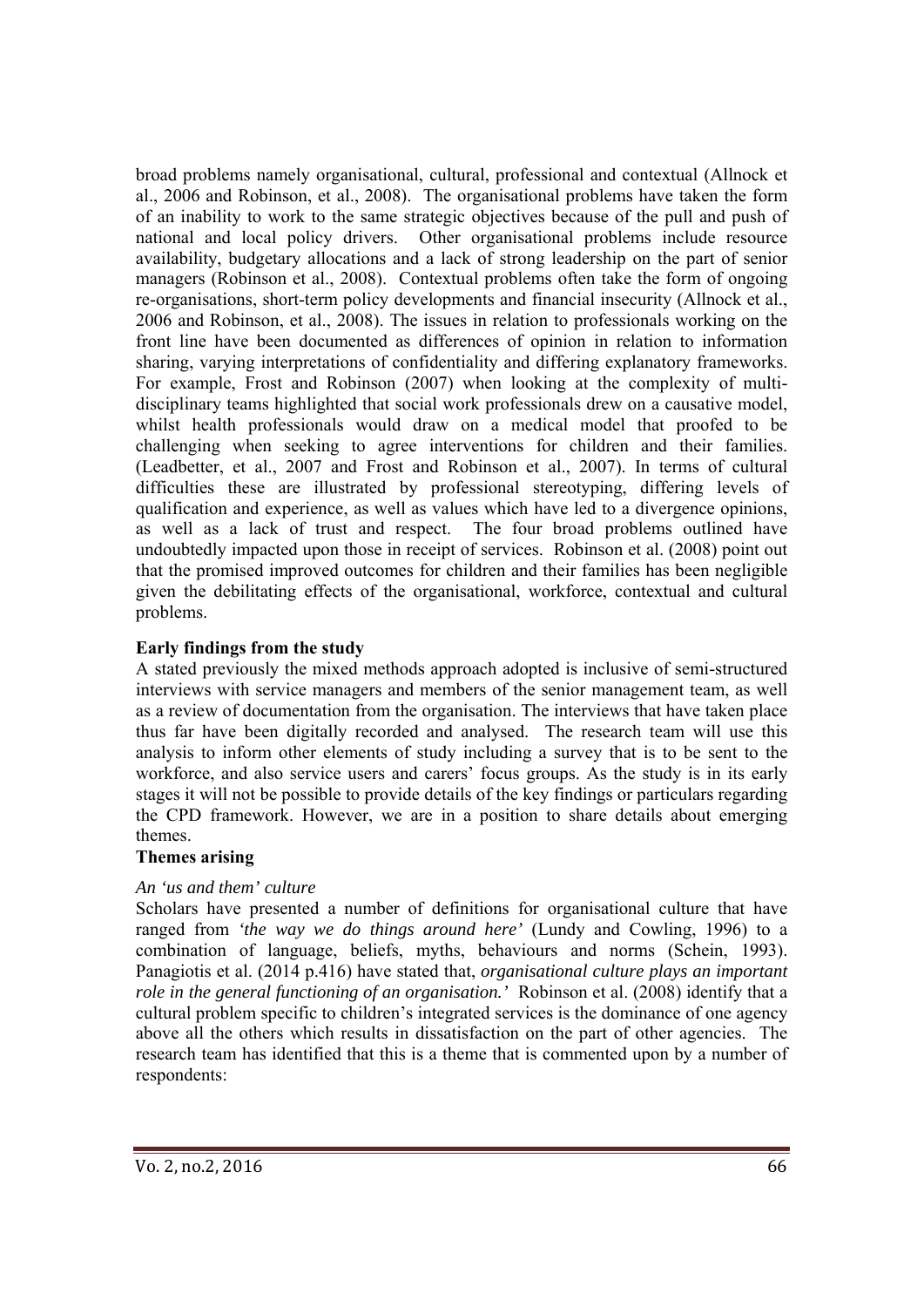*There is a lack of recognition by senior managers of other services….There is also a lack of recognition of other non-qualified staff and there is no clear career developmental pathway. (Respondent A)* 

*A lack of leadership across the piece because as I say, the leadership discussion is about social work. It's not about the 40,000 other children who are not open to social work that are being supported by the integrated workforce. It's all about social work caseloads. (Respondent B)* 

It could be posited that the dominance of one professional group over another has possibly led to an 'us and them' culture that seems to have permeated all aspects of the organisation including learning and development. Evidence of this was apparent when we asked individual respondents to comment on the CPD available to staff:

*No access to CPD for any others than social care. There are no courses offered by the Council that would address the needs of my team, we are not allowed to access external courses….certainly a feeling of they're special, we're not. The irony is that we are providing training to social workers but can't get our own training which is not playing well with my team (Respondent A)* 

*All the talk in the Council is about statutory social work so they're always the priority. Every discussion is about them, their needs, their support. (Respondent B)* 

The existing culture, according to participants is further reinforced through a senior management team that is mainly dominated by social work professionals:

*We only now have a social work lead and they do not understand the needs of education, and so there's a blind spot; even though we have a manager who is trying very hard to get education back up on the platform,agenda. When you're one voice out of five, because there are five principle offers, you're voice won't be easily heard. (Respondent A).*

The dominance of senior leaders with a social work background is not the only issue that explains the phenomenon of competing cultures within this the children's integrated service. Respondents pointed out that within a period of eighteen months there had been three different directors and that the senior management team had and continues to be in a state of flux. Lucas and Kline (2008 p.153-154) have explained that where managers develop and maintain an 'us and them' attitude are in effect reinforcing the cultural boundaries by formulating a sense of 'groupness' that is rigid and impacts the way in which professionals work and learn together. Schein (1993) contends that within any organisation there will be a number of sub-cultures all of which will have their own language and common assumptions. Another way of thinking about these sub-cultures is that each individual within a profession is a cultural carrier taking with them their own deep-seated values and beliefs that are maintained through the ongoing process of human interaction (Martins and Terblanche, 2003 p.65). The organisational culture of this integrated children's service at this stage could be described as the clashing of sub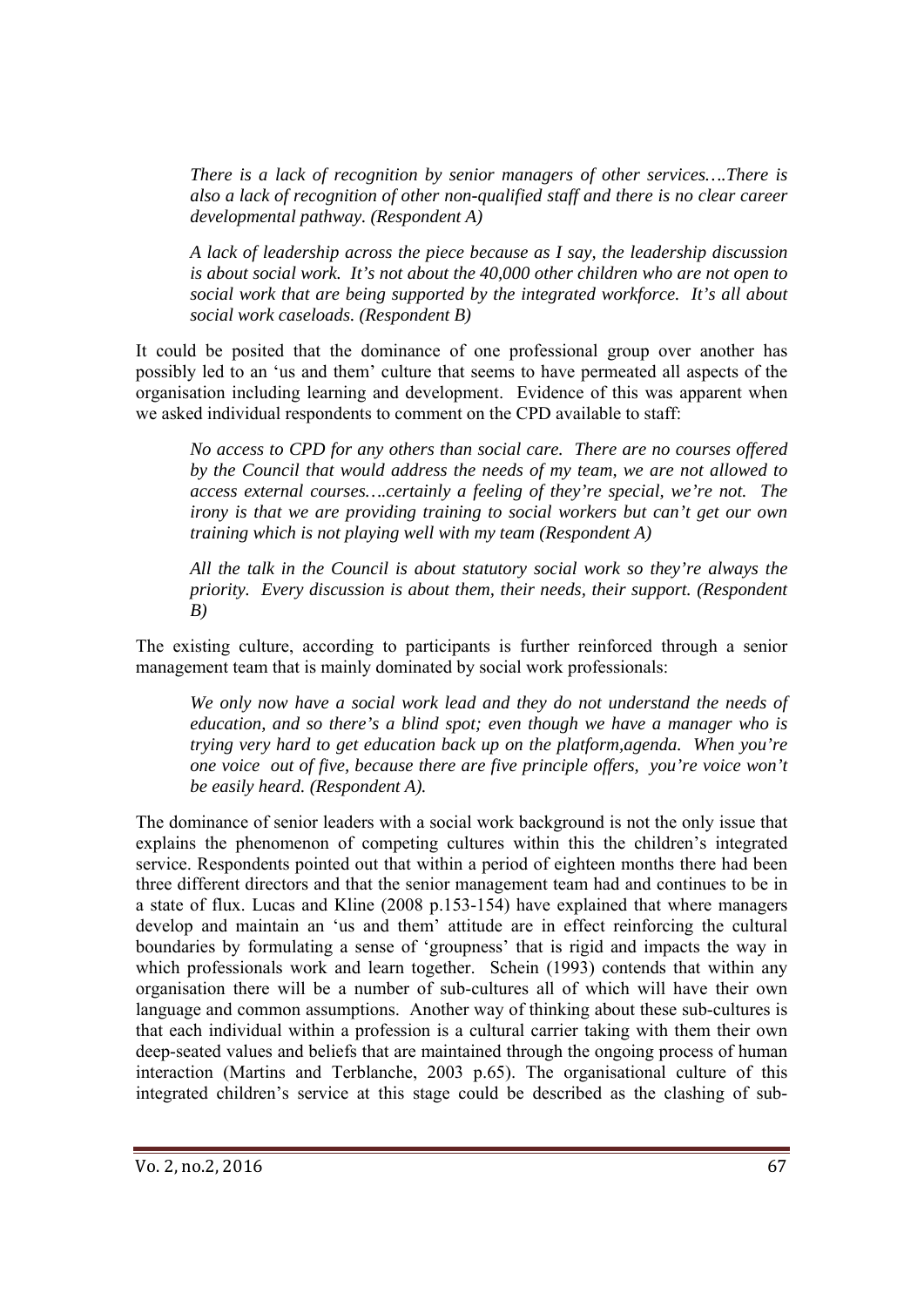cultures at numerous levels which makes the overarching tasks of co-ordination and integration extremely difficult

#### *Fixed Mental models*

Another theme that has appeared at this stage of the research project are the mental models held by different professionals and the way in which they seem to be a barrier to integrated working and learning. Mental models, according to Steiner (1998 p.196), can enable a climate of co-operation which allows for meaningful exchanges of information if workers are flexible and not tainted by deep-rooted negative assumptions. It is evident from the comments made by respondents that for those professions that traditionally sit within education they are conscious of their cultural membership, and are emotionally attached to mental models that protect and value their identity, and conveys membership and belonging, whilst at the same time highlighting differences:

*We are trained to a very high level and that level of analytical thinking and sometimes um we, we don't' always see that level of training in other professionals. Probably within the local authority we are the most qualified people, um and with that brings a level of arrogance and high expectations. So when we sometimes see lesser qualified people who may not be as good at writing reports because they have not had the formal training to write reports as we have had, we might be a bit disparaging. (Respondent A)* 

*I was told I don't do proper social work and that I had not got any frontline experience. Well for me working with children and families in an education setting is a lot of frontline experience. I wonder if people don't understand the role. (Respondent D)* 

Schein (1993 p.41) argues that organisations develop various sub-cultures because of the way in which individual groups have different learning assumptions, as well as different assumptions about reality making it difficult for them to co-ordinate and integrate, as this requires the meshing of sub-cultures. Consequently, it might be difficult for some professions to do this as they may, for the purposes of professional identity, maintain a sense of difference in order to secure their sense of status (Leadbetter et al. (2007).

#### **Discussion**

Although we are still in the early stages of our study the research team is of the view that the themes identified will continue to emerge because of the different mental models that are held by various professions that make up the children's integrated service. Based on the data gathered thus far there may also be a subliminal theme which is that frequent organisational restructuring is in and of itself becoming a culture. Critically, it is these cultural characteristics and mental models that can have an impact on learning within an organisation and has significant implications for the CPD framework that will ultimately be devised.

#### **What needs to be taken into account when devising a CPD Framework?**

The literature in relation to CPD indicates that there are a number of definitions for it and this divergence is replicated by various professional bodies (see Friedman and Phillips, 2001). Despite the multiplicity of meanings for CPD this should not detract from the benefit it has to enhance workforce productivity, unless one settles on the notion that, nothing summarises organisational context better than organisational culture, particularly one that is fractured by sub-cultures (Mughisha, 2009 p.52).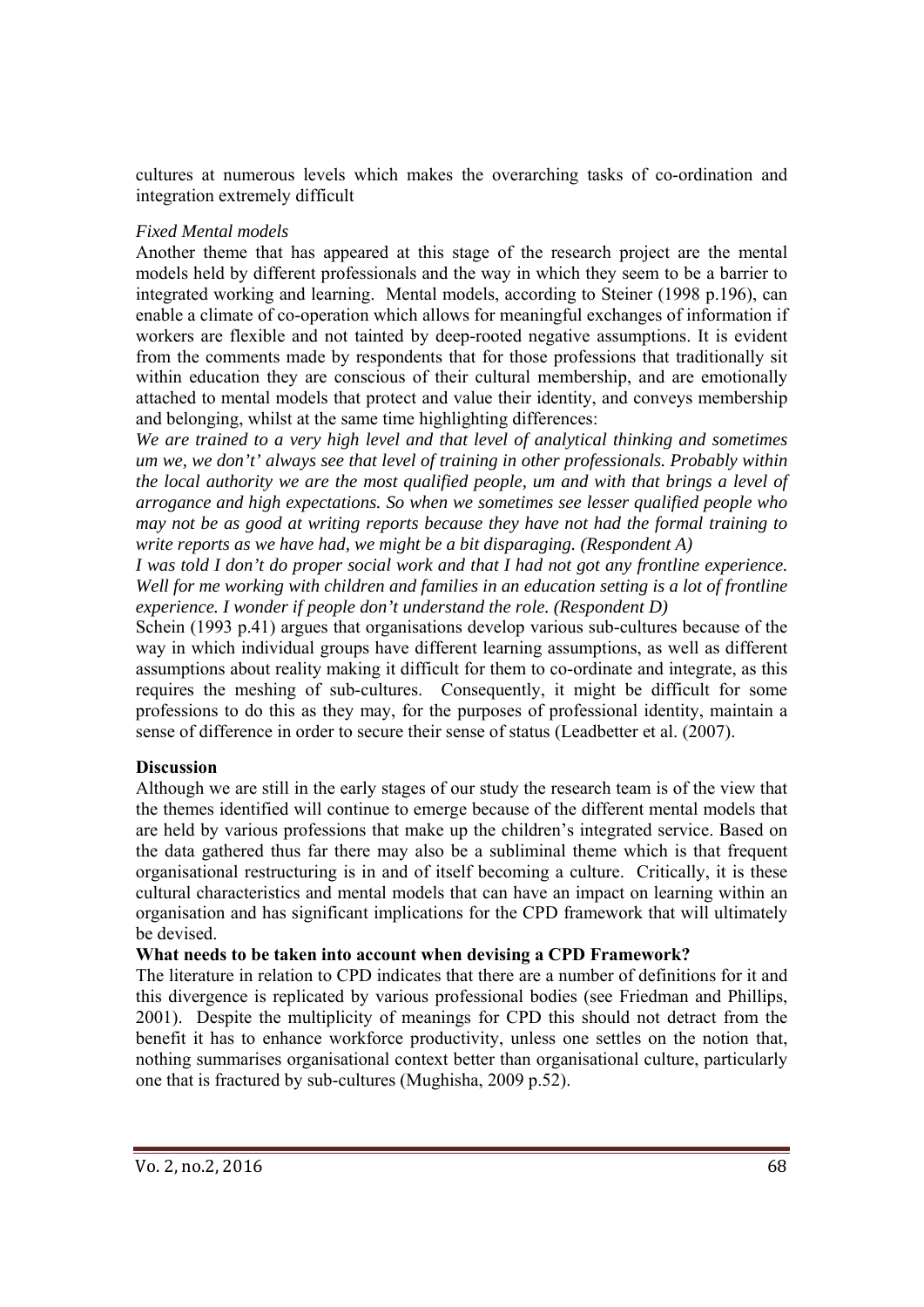Before beginning the work of designing a CPD framework it will be essential to bear in mind that CPD is a contested concept (Friedman and Phillips, 2001), and therefore it will be critically important to develop an approach that promotes confidence and provides reassurance not only to professional bodies but also service users (Ahlgren and Tett, 2010). The design of the CPD framework must also take account of the cultural dimensions which are complex, conflictual and include micro-politics (Eraut, 2004). Additionally there needs to be an appreciation that with each professional sub-culture there will be varying definitions of what constitutes CPD which are informed by differences in career stage, preferred learning style and individual ambition (Friedman and Phillips, 2001). Attention will also have to be given to building in enough flexibility to absorb changes in policies, programmes, service delivery and regulatory requirements. Therefore, various facets such as formal and non-formal learning; study leave; ringfenced time may all need to be used a means to promote and secure learning and development across the entire organisation (Friedman and Phillips, 2000 and Eraut, 2000). There will also be the need to ensure that the framework devised clearly articulates the purpose of CPD and that there are inherent characteristics of consistency, suitability and self-reflection (Friedman and Phillips, 2000).

#### **Conclusion**

In closing, at the heart of the development of a CPD framework will be the assumption that learner identity and workplace culture do interact in a way that either opens or closes down opportunities for learning (Ahlgren and Tett, 2010). Ultimately, the ideal framework should be built on existing knowledge and skills, and also an understanding and appreciation of the various sub-cultures, with a view to achieving a holistic approach that allows individuals to see beyond their role towards joined-up smarter ways of working which are realised through a myriad of formal and non-formal learning opportunities both within and without the organisation (Ahlgren and Tett, 2010).

#### **References**

Ahlgren, L. and Tett, L. (2010). Work-based learning, identity and organisational culture. *Studies in Continuing Education*, 32 (1) pp.17-27

Allnock, D.; Akhurst, S and Tunstill, J. (2006). Constructing and sustaining Sue Start Local Programme partnerships: lessons for future inter-agency collaborations. *Journal of Children's Services* 1 (3), pp.29-39

Drake, P.; Shanks, G. and Broadbent, M. (1998). Successfully completing case study research: combining rigour, relevance and pragmatism. *Info Systems Journal,* 8, pp.273- 289

Eisenhardt, K.M. (1989). Building Theories from Case Study Research. *Academy of Management Review,* 14 (4), pp. 532-550

Eraut, M. (2004). Learning to change and/or changing to learn. *Learning in Health and Social Care*, 3 (3) pp.111-117

Friedman, A. and Phillips, M. (2001). Leaping the CPD hurdle: a study of the barriers and drivers to participation in Continual Professional Development, University of Leeds: British Educational Research Association Annual Conference,

Frost, N. and Robinson, M. (2007). Joining Up Children's Services: Safeguarding Children in Multi-disciplinary Teams*, Child Abuse Review*, 16, pp.184-199